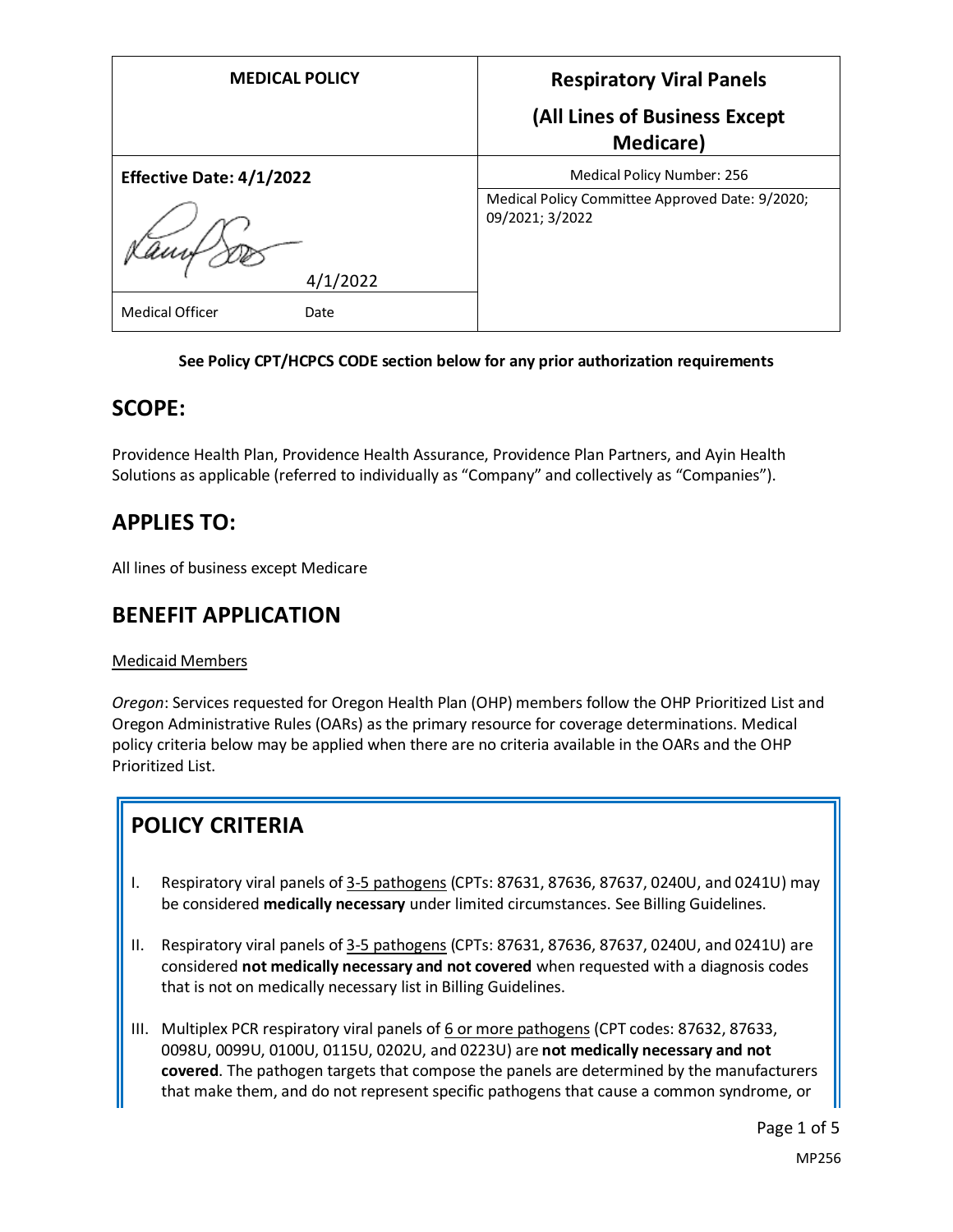the organisms that commonly are found in a specific sample type or patient population or reflect seasonal variations. The fixed nature of these multiplex panels includes pathogens that cause infections different enough that simultaneous testing for these pathogens should be rare. Examples include Chlamydophila (Chlamydia) pneumoniae or Bordetella pertussis in combination with rhinovirus, influenza viruses, and respiratory syncytial virus (RSV). The multiplex PCR respiratory viral panels are effectively a "one size fits all" diagnostic approach, and do not meet Medicare's "reasonable and necessary" criteria. Non-coverage of these multiplex RCR respiratory viral panels does not deny patient access because appropriate clinician directed testing is available.

# **POLICY GUIDELINES**

The following policy may be based on the following Centers for Medicare & Medicaid Services (CMS) guidances:

- Local Coverage Determination (LCD): MolDX: Multiplex Nucleic Acid Amplified Tests for Respiratory Viral Panels (L37315)
- Local Coverage Article (LCA): Billing and Coding: MolDX: Multiplex Nucleic Acid Amplified Tests for Respiratory Viral Panels (A57340). $1/2$

# **BILLING GUIDELINES**

CPTs 87631, 87636, 87637, 0240U, and 0241U are only covered when supported by medical necessity by billing with one of the of the following ICD-10 codes:

- B9729
- D800
- D801
- D802
- D803
- D804
- D805
- D806
- D807
- D808
- D809
- D810
- D811
- D812
- D8130
- D8131

• D8139 • D814

• D8132

- D815
- D816
- D817
- D81810
- D81818
- D81819
- D8189
- D819
- D820
- D821
- D822
- D823
- D824
- D829 • D830
- D831
- D832
- D838

• D828

- D839
- D840
- D841
- J069
- J1281
- J1282
- J1289
- J129
- J158
- J168
- Page 2 of 5
	- MP256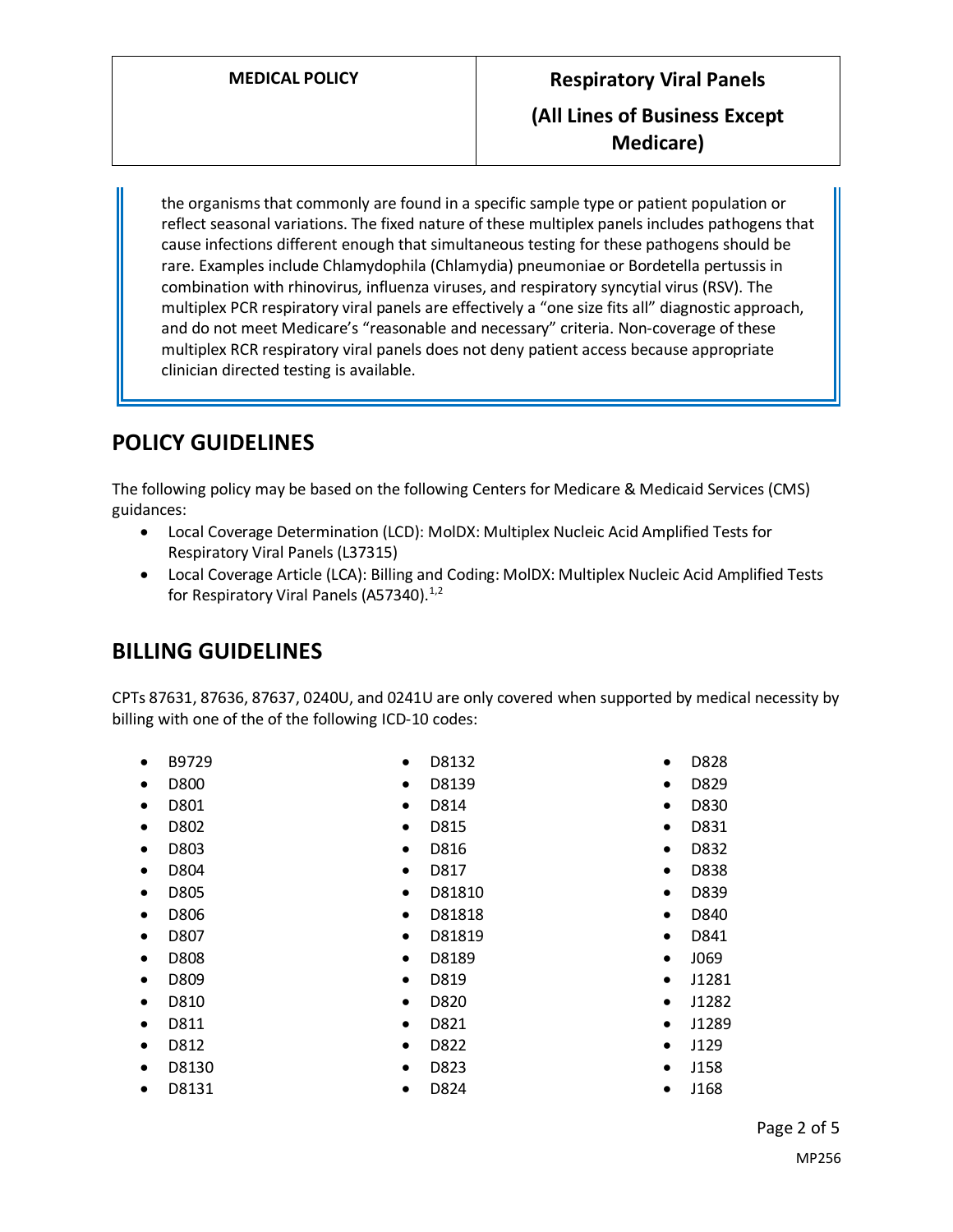| <b>MEDICAL POLICY</b>                                                                                                                                                             |                                                                                                                                                                                    | <b>Respiratory Viral Panels</b><br>(All Lines of Business Except<br><b>Medicare</b> ) |                                                                   |
|-----------------------------------------------------------------------------------------------------------------------------------------------------------------------------------|------------------------------------------------------------------------------------------------------------------------------------------------------------------------------------|---------------------------------------------------------------------------------------|-------------------------------------------------------------------|
| J180<br>$\bullet$<br>J181<br>$\bullet$<br>J182<br>$\bullet$<br>J188<br>$\bullet$<br>J189<br>$\bullet$<br>J208<br>$\bullet$<br>J22<br>$\bullet$<br><b>R05</b><br>$\bullet$<br>R062 | R509<br>$\bullet$<br>U071<br>$\bullet$<br>Z03818<br>$\bullet$<br>Z20822<br>$\bullet$<br>Z20828<br>$\bullet$<br>Z940<br>$\bullet$<br>Z941<br>$\bullet$<br>Z942<br>$\bullet$<br>Z943 | $\bullet$<br>٠<br>$\bullet$<br>$\bullet$<br>$\bullet$<br>٠<br>$\bullet$<br>٠          | Z944<br>Z945<br>Z946<br>Z8616<br>Z9481<br>Z9482<br>Z9483<br>Z9484 |

# **CPT/HCPCS CODES**

| <b>All Lines of Business Except Medicare</b> |                                                                                                                                                                                                                                                                                                                                                                   |  |  |
|----------------------------------------------|-------------------------------------------------------------------------------------------------------------------------------------------------------------------------------------------------------------------------------------------------------------------------------------------------------------------------------------------------------------------|--|--|
| No Prior Authorization Required              |                                                                                                                                                                                                                                                                                                                                                                   |  |  |
| 87631                                        | Infectious agent detection by nucleic acid (DNA or RNA); respiratory virus (eg,<br>adenovirus, influenza virus, coronavirus, metapneumovirus, parainfluenza virus,<br>respiratory syncytial virus, rhinovirus), includes multiplex reverse transcription, when<br>performed, and multiplex amplified probe technique, multiple types or subtypes, 3-5<br>targets  |  |  |
| 87636                                        | Infectious agent detection by nucleic acid (DNA or RNA); severe acute respiratory<br>syndrome coronavirus 2 (SARS-CoV-2) (Coronavirus disease [COVID-19]) and influenza<br>virus types A and B, multiplex amplified probe technique                                                                                                                               |  |  |
| 87637                                        | Infectious agent detection by nucleic acid (DNA or RNA); severe acute respiratory<br>syndrome coronavirus 2 (SARS-CoV-2) (Coronavirus disease [COVID-19]), influenza virus<br>types A and B, and respiratory syncytial virus, multiplex amplified probe technique                                                                                                 |  |  |
| 0240U                                        | Infectious disease (viral respiratory tract infection), pathogen-specific RNA, 3 targets<br>(severe acute respiratory syndrome coronavirus 2 [SARS-CoV-2], influenza A, influenza<br>B), upper respiratory specimen, each pathogen reported as detected or not detected                                                                                           |  |  |
| 0241U                                        | Infectious disease (viral respiratory tract infection), pathogen-specific RNA, 4 targets<br>(severe acute respiratory syndrome coronavirus 2 [SARS-CoV-2], influenza A, influenza B,<br>respiratory syncytial virus [RSV]), upper respiratory specimen, each pathogen reported<br>as detected or not detected                                                     |  |  |
| <b>Not Covered</b>                           |                                                                                                                                                                                                                                                                                                                                                                   |  |  |
| 87632                                        | Infectious agent detection by nucleic acid (DNA or RNA); respiratory virus (eg,<br>adenovirus, influenza virus, coronavirus, metapneumovirus, parainfluenza virus,<br>respiratory syncytial virus, rhinovirus), includes multiplex reverse transcription, when<br>performed, and multiplex amplified probe technique, multiple types or subtypes, 6-11<br>targets |  |  |
| 87633                                        | Infectious agent detection by nucleic acid (DNA or RNA); respiratory virus (eg,<br>adenovirus, influenza virus, coronavirus, metapneumovirus, parainfluenza virus,<br>respiratory syncytial virus, rhinovirus), includes multiplex reverse transcription, when                                                                                                    |  |  |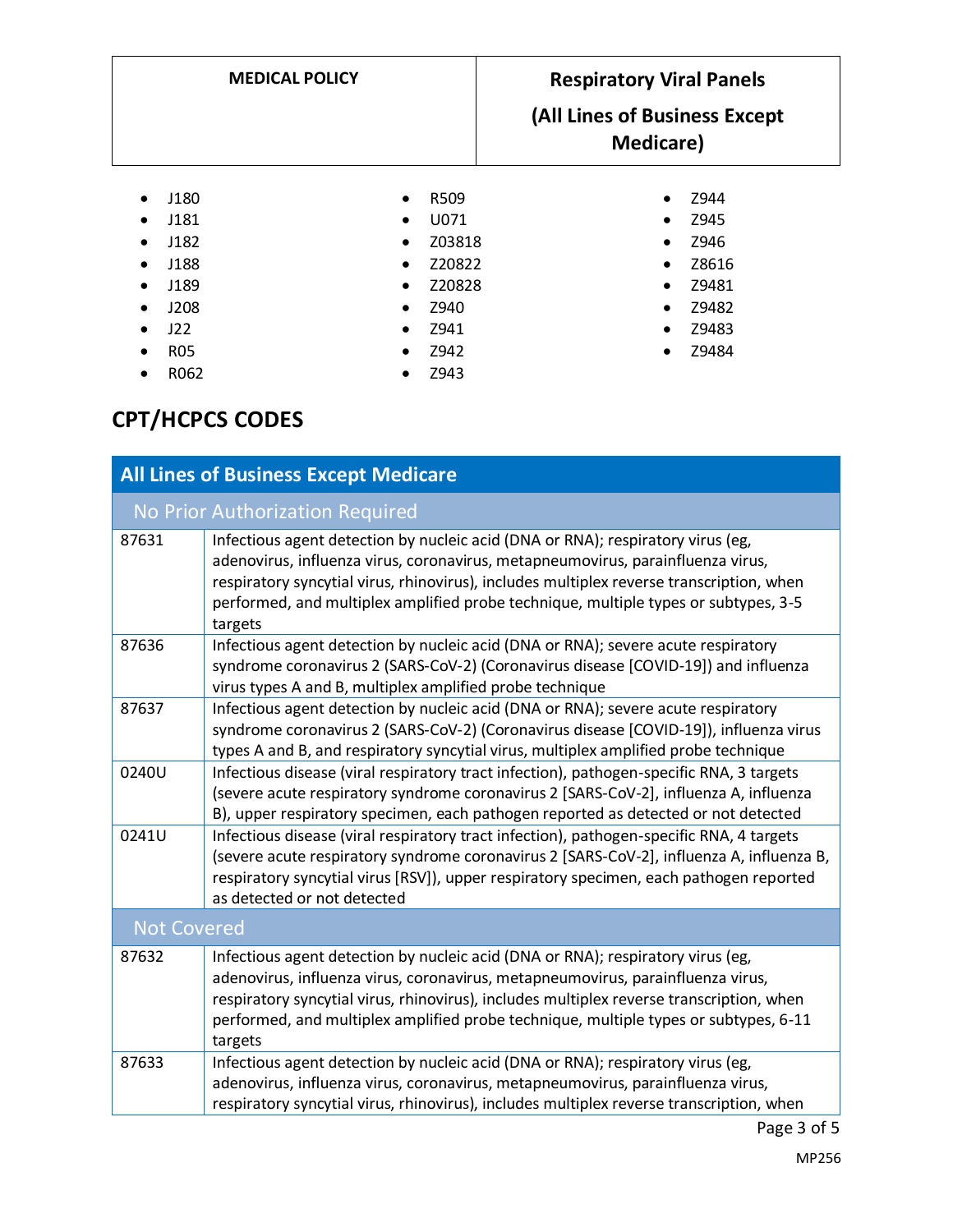# **MEDICAL POLICY Respiratory Viral Panels (All Lines of Business Except Medicare)**

|       | performed, and multiplex amplified probe technique, multiple types or subtypes, 12-25<br>targets                                                                                                                                                                                                                                                                                                                                                                                                                                                                                                          |
|-------|-----------------------------------------------------------------------------------------------------------------------------------------------------------------------------------------------------------------------------------------------------------------------------------------------------------------------------------------------------------------------------------------------------------------------------------------------------------------------------------------------------------------------------------------------------------------------------------------------------------|
| 0098U | Respiratory pathogen, multiplex reverse transcription and multiplex amplified probe<br>technique, multiple types or subtypes, 14 targets (adenovirus, coronavirus, human<br>metapneumovirus, influenza A, influenza A subtype H1, influenza A subtype H3,<br>influenza A subtype H1-2009, influenza B, parainfluenza virus, human<br>rhinovirus/enterovirus, respiratory syncytial virus, Bordetella pertussis, Chlamydophila<br>pneumoniae, Mycoplasma pneumoniae)                                                                                                                                       |
| 0099U | Respiratory pathogen, multiplex reverse transcription and multiplex amplified probe<br>technique, multiple types or subtypes, 20 targets (adenovirus, coronavirus 229E,<br>coronavirus HKU1, coronavirus, coronavirus OC43, human metapneumovirus, influenza<br>A, influenza A subtype, influenza A subtype H3, influenza A subtype H1-2009, influenza,<br>parainfluenza virus, parainfluenza virus 2, parainfluenza virus 3, parainfluenza virus 4,<br>human rhinovirus/enterovirus, respiratory syncytial virus, Bordetella pertussis,<br>Chlamydophila pneumonia, Mycoplasma pneumoniae)               |
| 0100U | Respiratory pathogen, multiplex reverse transcription and multiplex amplified probe<br>technique, multiple types or subtypes, 21 targets (adenovirus, coronavirus 229E,<br>coronavirus HKU1, coronavirus NL63, coronavirus OC43, human metapneumovirus,<br>human rhinovirus/enterovirus, influenza A, including subtypes H1, H1-2009, and H3,<br>influenza B, parainfluenza virus 1, parainfluenza virus 2, parainfluenza virus 3,<br>parainfluenza virus 4, respiratory syncytial virus, Bordetella parapertussis [IS1001],<br>Bordetella pertussis [ptxP], Chlamydia pneumoniae, Mycoplasma pneumoniae) |
| 0115U | Respiratory infectious agent detection by nucleic acid (DNA and RNA), 18 viral types and<br>subtypes and 2 bacterial targets, amplified probe technique, including multiplex reverse<br>transcription for RNA targets, each analyte reported as detected or not detected                                                                                                                                                                                                                                                                                                                                  |
| 0151U | <b>TERMED 3/31/2022</b><br>Infectious disease (bacterial or viral respiratory tract infection), pathogen specific nucleic<br>acid (DNA or RNA), 33 targets, real-time semi-quantitative PCR, bronchoalveolar lavage,<br>sputum, or endotracheal aspirate, detection of 33 organismal and antibiotic resistance<br>genes with limited semi-quantitative results                                                                                                                                                                                                                                            |
| 0202U | Infectious disease (bacterial or viral respiratory tract infection), pathogenspecific nucleic<br>acid (DNA or RNA), 22 targets including severe acute respiratory syndrome coronavirus 2<br>(SARS-CoV-2), qualitative RT-PCR, nasopharyngeal swab, each pathogen reported as<br>detected or not detected                                                                                                                                                                                                                                                                                                  |
| 0223U | Infectious disease (bacterial or viral respiratory tract infection), pathogen-specific nucleic<br>acid (DNA or RNA), 22 targets including severe acute respiratory syndrome coronavirus 2<br>(SARS-CoV-2), qualitative RT-PCR, nasopharyngeal swab, each pathogen reported as<br>detected or not detected                                                                                                                                                                                                                                                                                                 |
| 0225U | Infectious disease (bacterial or viral respiratory tract infection) pathogen-specific DNA<br>and RNA, 21 targets, including severe acute respiratory syndrome coronavirus 2<br>(SARSCoV-2), amplified probe technique, including multiplex reverse transcription for<br>RNA targets, each analyte reported as detected or not detected                                                                                                                                                                                                                                                                    |